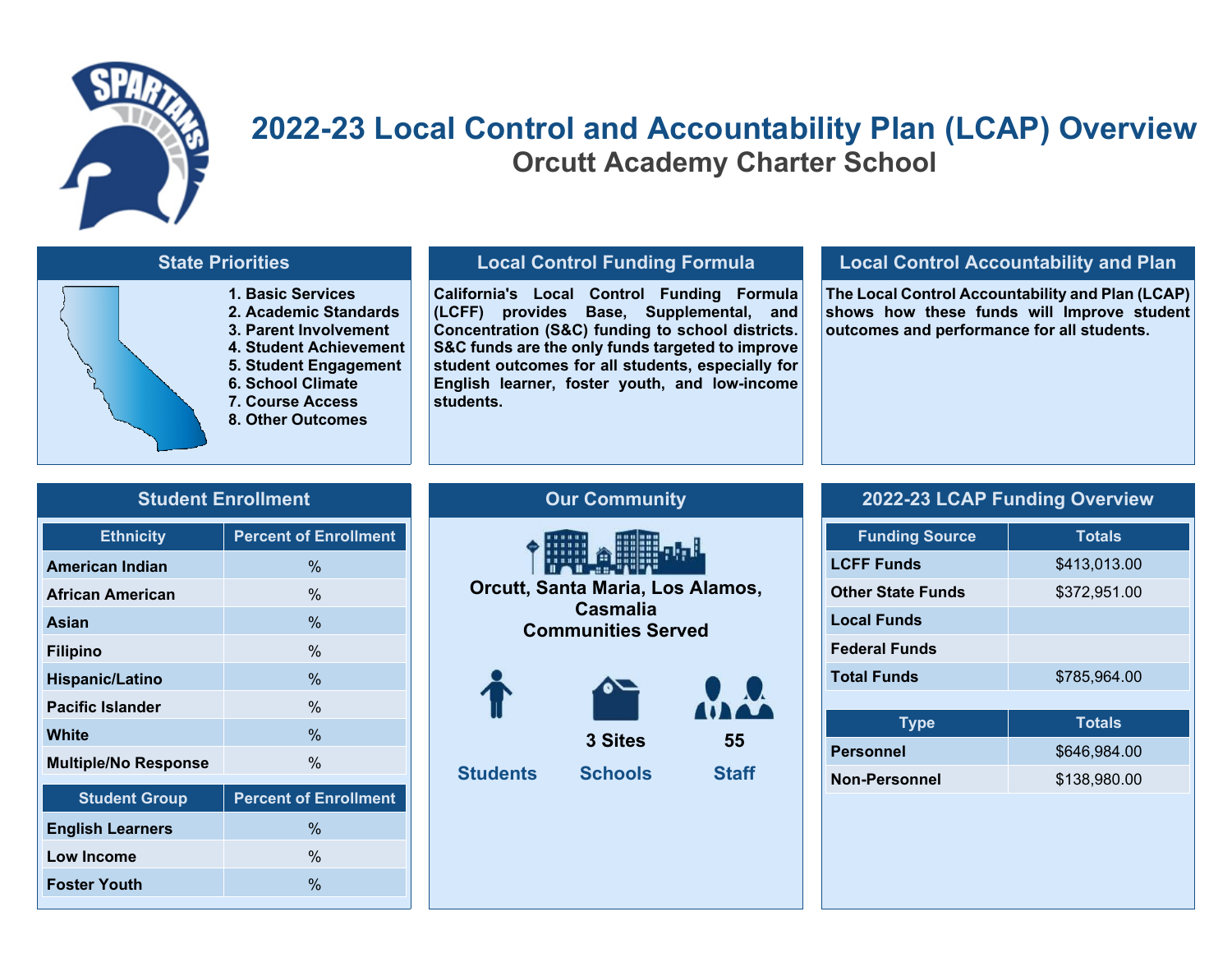## **2022-23 LCAP Goals and Services**

### **GOAL**

**1**

**We will provide and support engaging, high quality instruction, which promotes active learning and maximizes student achievement while creating a positive culture.**

**State Priorities: Priority 2 (State Standards: Conditions of Learning), Priority 4 (Pupil Achievement: Pupil Outcomes),**

**Local Priorities: OUSD Strategic Plan, Orcutt Academy Charter**

| 1.1   | <b>Teacher on Special Assignment (TOSA) Support</b><br>All teachers will be supported in successfully implementing and teaching the California<br>State Content and Performance Standards, including the integration of technology to<br>ensure all students have access to the curriculum and technology necessary to be<br>successful, through the support of Teachers on Special Assignment (TOSAs). TOSAs<br>from the district's Educational Services Department will support school sites with the<br>implementation of MTSS, targeted intervention, and best practices in effective<br>instructional strategies for Tier 1 and 2. TOSAs will provide support for identification of<br>and training in effective, research-based interventions for at-risk students, especially<br>English learners, foster youth, homeless, and low income students.                                                                                                                                                               | \$57,086.00 | <b>English Learners</b><br><b>Foster Youth</b><br><b>Low Income</b> |
|-------|--------------------------------------------------------------------------------------------------------------------------------------------------------------------------------------------------------------------------------------------------------------------------------------------------------------------------------------------------------------------------------------------------------------------------------------------------------------------------------------------------------------------------------------------------------------------------------------------------------------------------------------------------------------------------------------------------------------------------------------------------------------------------------------------------------------------------------------------------------------------------------------------------------------------------------------------------------------------------------------------------------------------------|-------------|---------------------------------------------------------------------|
| $1.2$ | <b>Standards-Based Materials</b><br>Standards-based materials will be available to all students. Science curriculum was<br>piloted by teachers in grades K-8 during the 2019-2020 and 2020-2021 school years. A<br>committee consisting of teachers provided input and guidance for curriculum selection. A<br>TK science program by the same publisher was viewed and chosen by TK teachers. A<br>presentation was made to the School Board and materials were adopted in February<br>2021. Teachers received materials and were trained in the new science adoptions at the<br>end of the 2020-2021 school year in preparation for the 2021-2022 school year. The<br>science adoption materials contain resources for English Learners and students needing<br>academic support.                                                                                                                                                                                                                                       | \$15,000.00 | <b>All Students</b>                                                 |
| 1.3   | Universal Screening/Multi-Tiered System of Support (MTSS)/Progress Monitoring<br>Universal screenings, formative assessments and MTSS progress monitoring<br>assessments will be administered to students to identify areas of need, effectiveness of<br>program, and to monitor student progress. Data will be analyzed specific to English<br>Learners, foster youth, homeless youth and low-income students to determine if<br>instructional strategies are effective. The EduClimber data management program will be<br>utilized to gather, analyze and communicate academic data to staff. Data will be used in<br>placement for intervention/enrichment groups, and to monitor student progress. Data will<br>also be utilized to communicate information regarding student progress with parents and<br>students. NWEA, Acadience, PathBlazer/Compass Learning will be available to<br>individualize instruction as NWEA levels populate to PathBlazer to assist in targeting<br>specific student academic needs. | \$10,000.00 | <b>English Learners</b><br><b>Foster Youth</b><br><b>Low Income</b> |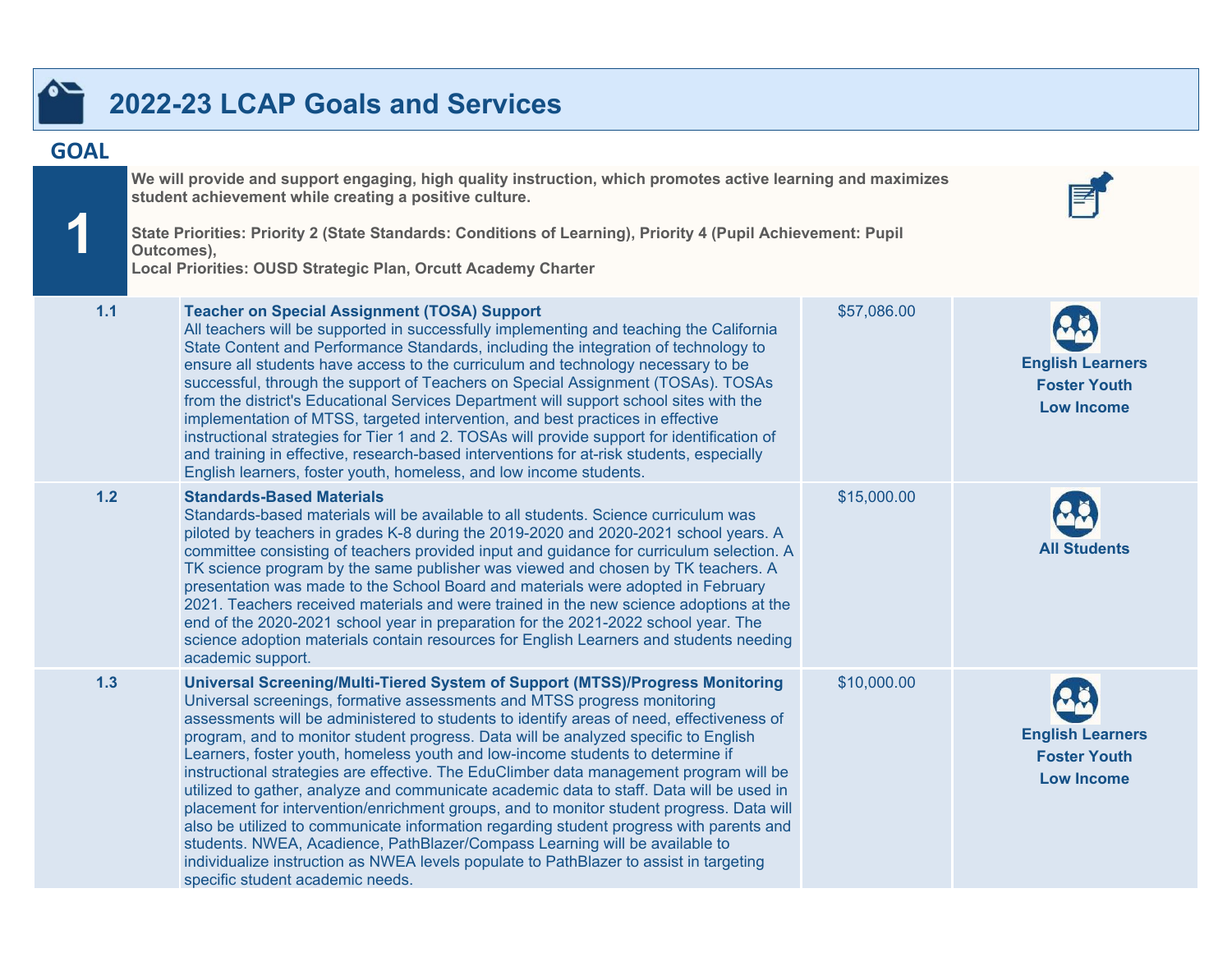| 1.4 | <b>Professional Learning Communities (PLCs)</b><br>Professional Learning Community (PLC)/Leadership Team Members will receive a<br>stipend in exchange for attending leadership team meetings, facilitating weekly PLC<br>team meetings, making regular reports to administration, communicating leadership<br>team decisions to the grade level/department PLC team, and other negotiated duties.<br>The focus of the PLC team and Leadership Team meetings will be on student<br>achievement and meeting the needs of at-promise students, specifically English<br>Learners, foster students, homeless students, English Learners, and low-income<br>students.                                                                                                                                                                                                                                                                                                                                                                                         | \$6,000.00  | <b>English Learners</b><br><b>Foster Youth</b><br><b>Low Income</b> |
|-----|----------------------------------------------------------------------------------------------------------------------------------------------------------------------------------------------------------------------------------------------------------------------------------------------------------------------------------------------------------------------------------------------------------------------------------------------------------------------------------------------------------------------------------------------------------------------------------------------------------------------------------------------------------------------------------------------------------------------------------------------------------------------------------------------------------------------------------------------------------------------------------------------------------------------------------------------------------------------------------------------------------------------------------------------------------|-------------|---------------------------------------------------------------------|
| 1.5 | <b>On-Site Intervention</b><br>Identified students will receive targeted support through on-site interventions provided by<br>the classroom teacher, hourly intervention teachers, and the grade level teaching team<br>(Tier 1 and 2). TOSAs will provide support for identification of and training in effective,<br>research-based intervention for at-promise youth (ELs, foster/homeless youth, low-<br>income students, and students with disabilities).                                                                                                                                                                                                                                                                                                                                                                                                                                                                                                                                                                                           | \$26,278.00 | <b>English Learners</b><br><b>Foster Youth</b><br><b>Low Income</b> |
| 1.6 | <b>Professional Consulting, Support Programs</b><br>Professional consulting in the areas of English/language arts and math will be available<br>to teachers and administrators for support in focusing on students who are performing<br>below standard. Programs will be utilized to reteach and reteach again students in need<br>of additional instruction and practice. Instruction may also be provided during non-school<br>hours and during breaks in school. Providing strategies in supporting at-promise<br>students including English Learners, foster youth, homeless youth, low income students<br>will be the main focus.                                                                                                                                                                                                                                                                                                                                                                                                                  | \$15,000.00 | <b>English Learners</b><br><b>Foster Youth</b><br><b>Low Income</b> |
| 1.7 | <b>English Language Development (ELD) Support</b><br>Provide translation support and access to community/school/district resources through<br>bilingual community liaisons and bilingual staff. Monitor student data and instructional<br>practices. Provide an ELD TOSA to coach teachers in the delivery of designated and<br>integrated ELD and provide resources and support to classroom teachers for newcomers<br>and Long Term English Learners (LTEL).                                                                                                                                                                                                                                                                                                                                                                                                                                                                                                                                                                                           | \$9,125.00  | <b>English Learners</b>                                             |
| 1.8 | <b>Extra Support for Foster/Homeless Students</b><br>Small-group and Individual tutoring will be made available for at-promise foster and<br>homeless youth. Scholarships to participate in enrichment activities will be made<br>available to foster and homeless youth. Cost incorporated into Goal 1, Action 5                                                                                                                                                                                                                                                                                                                                                                                                                                                                                                                                                                                                                                                                                                                                        | \$8,533.00  | <b>Foster Youth</b>                                                 |
| 1.9 | <b>Executive Director of Curriculum &amp; Instruction</b><br>All teachers and administrators will be supported in successfully implementing and<br>teaching the California State Content and Performance Standards, including the<br>integration of technology to ensure all students have access to the curriculum and<br>technology necessary to be successful, through the support of the Executive Director of<br>Curriculum & Instruction. The executive director will ensure that the MTSS plan is<br>complete and implemented with fidelity. The executive director will gather and monitor<br>school site and district data to insure that at-promise students, especially English<br>Learners, foster and homeless youth, students with special needs, and low-income<br>students are receiving needed interventions and are making adequate progress. The<br>executive director will regularly consult with site leadership teams to evaluate, monitor<br>and revise program structures to meet the needs of at-promise students, specifically |             | <b>English Learners</b><br><b>Foster Youth</b><br><b>Low Income</b> |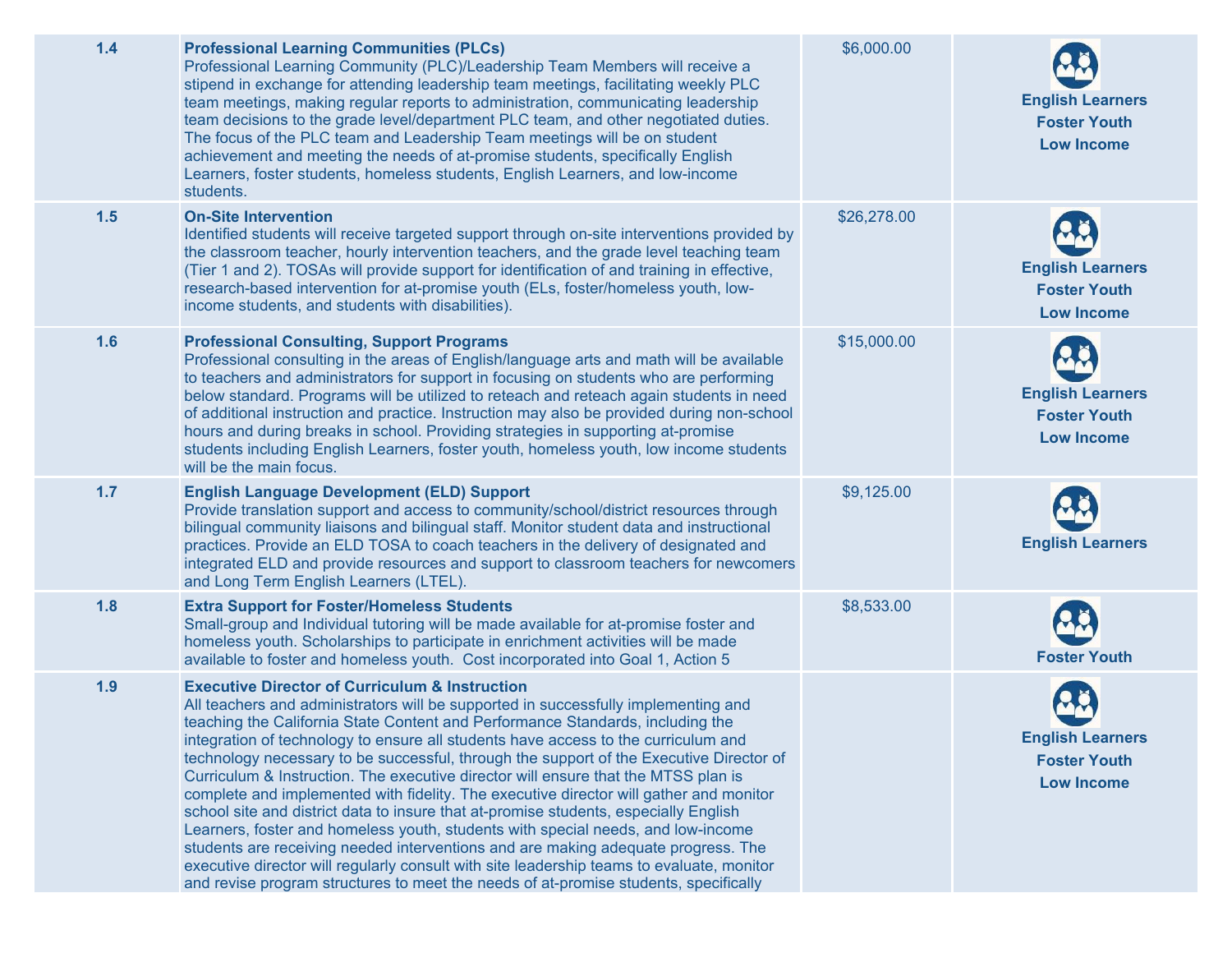|             | English Learners, foster youth, homeless youth, students with special needs, and low-<br>income students.                                                                                                                                                                                                                                                                                                                                                                                                                                                                                                                                                                   |             |                                                                     |
|-------------|-----------------------------------------------------------------------------------------------------------------------------------------------------------------------------------------------------------------------------------------------------------------------------------------------------------------------------------------------------------------------------------------------------------------------------------------------------------------------------------------------------------------------------------------------------------------------------------------------------------------------------------------------------------------------------|-------------|---------------------------------------------------------------------|
| 1.10        | <b>Implementation of Summer Extended Learning Opportunities</b><br>Students will be offered summer programming that will focus on reading/math<br>intervention and academic acceleration. Students entering grades 1-6 will be offered a<br>four-week summer school. Students entering TK/K, 7, and 9 will be offered a two week<br>"jump start" session right before school starts. A six-week credit recovery program will be<br>available to OAHS students in grades 10-12 who need to recover credit. In all summer<br>programming students in at-risk groups (homeless, foster, EL, students with special<br>needs, and low-income) will be given priority enrollment. | \$55,000.00 | <b>English Learners</b><br><b>Foster Youth</b><br><b>Low Income</b> |
| 1.11        | <b>Extended Learning Opportunities - Instructional Assistant</b><br>An instructional assistant will be placed in the TK/K class at OAK-8 to support academic<br>and behavioral needs of students. Priority for support will be given to at-promise students<br>(English Learners, homeless, foster, and low-income students).                                                                                                                                                                                                                                                                                                                                               | \$16,769.00 | <b>English Learners</b><br><b>Foster Youth</b><br><b>Low Income</b> |
| 1.12        | <b>Program Specialist</b><br>The program specialist will focus on the Multi-Tiered Systems of Support System<br>(MTSS) to focus on the academic and social-emotional needs of our at-promise students<br>(English Learners, homeless, foster, students with special needs, and low-income<br>students). This person also will focus on Positive Behavioral Interventions and Supports<br>(PBIS) systems to focus on behavior and social emotional needs of our at-promise<br>students (English Learners, homeless, foster, students with special needs, and low-<br>income students).                                                                                       | \$15,000.00 | <b>English Learners</b><br><b>Foster Youth</b><br><b>Low Income</b> |
| <b>GOAL</b> |                                                                                                                                                                                                                                                                                                                                                                                                                                                                                                                                                                                                                                                                             |             |                                                                     |
|             | We will provide an innovative curriculum, utilizing flexible learning environments that will prepare students to be<br>future-ready and thrive in a global society.<br>State Priorities: Priority 2 (State Standards: Conditions of Learning), Priority 7 (Course Access: Conditions of<br>Learning)<br>Local Priorities: OUSD Strategic Plan, Orcutt Academy Charter                                                                                                                                                                                                                                                                                                       |             |                                                                     |
|             |                                                                                                                                                                                                                                                                                                                                                                                                                                                                                                                                                                                                                                                                             |             |                                                                     |
| 2.1         | <b>CTE Programming</b><br>OAHS will launch a Career and Technical Education (CTE) pathway in the industry of<br>Information Communications and Technology. OAK-8 will implement CTE curriculum<br>based on the Project Lead the Way unit Design and Modeling. Equitable course access<br>will be available for at-promise students (foster, homeless, EL, low income).                                                                                                                                                                                                                                                                                                      | \$53,000.00 | <b>English Learners</b><br><b>Foster Youth</b><br><b>Low Income</b> |
| 2.2         | <b>Focus on Future Ready Enrichment Opportunities</b><br>E-sports will be available to high school and junior high students with equitable access to<br>students in at-promise groups (foster, homeless, low income, EL). Additional<br>opportunities will be available such as coding, digital media, etc. to all students in all<br>grade levels again with equitable access to students in at-promise groups (foster,<br>homeless, low-income, EL).                                                                                                                                                                                                                      | \$28,000.00 | <b>English Learners</b><br><b>Foster Youth</b><br><b>Low Income</b> |
|             |                                                                                                                                                                                                                                                                                                                                                                                                                                                                                                                                                                                                                                                                             |             |                                                                     |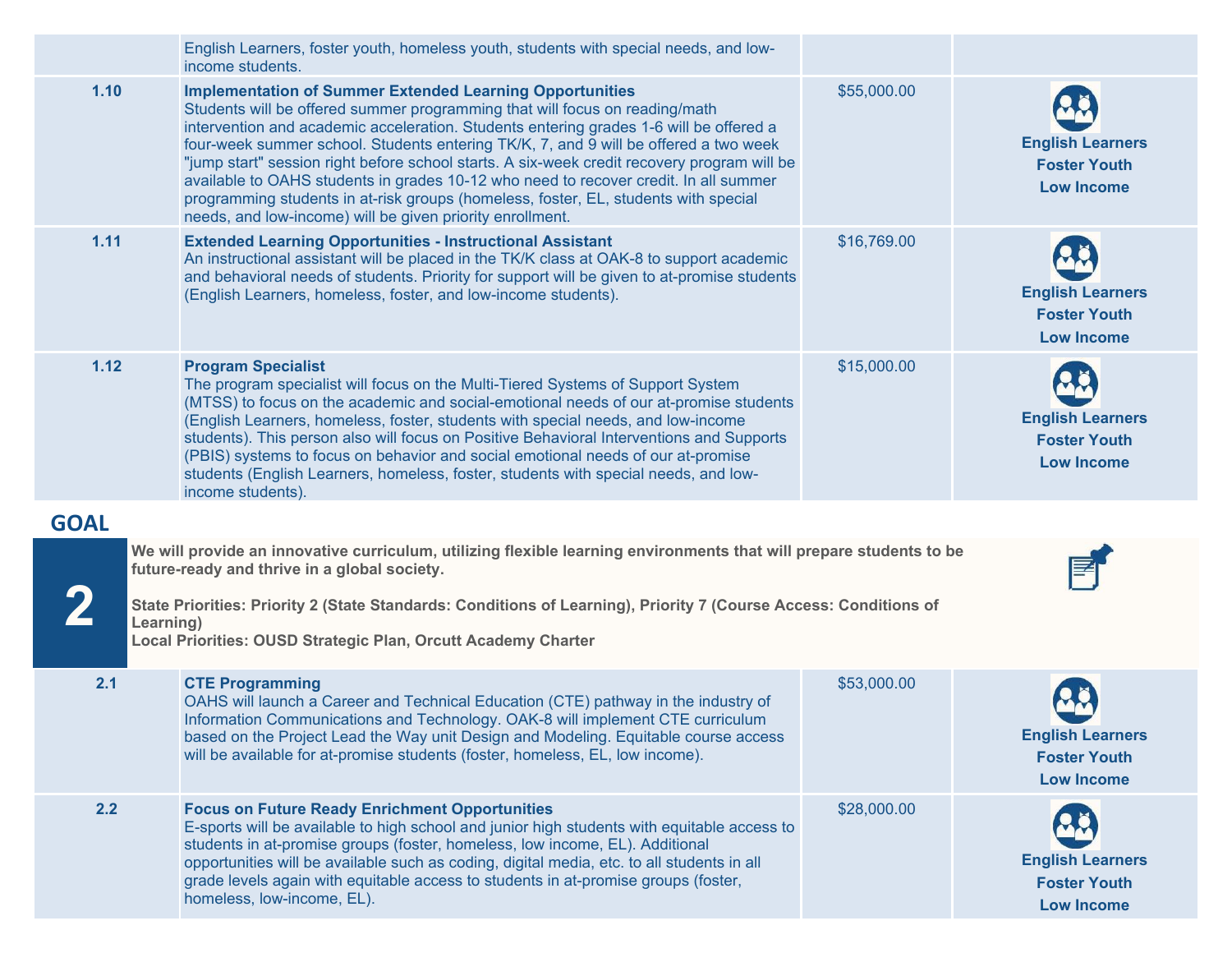| 2.3         | Professional Development in Integration of Technology for Future Ready Skills<br>Teachers will receive professional development in the integration of technology for<br>future-ready skills by TOSAs, consultants, outside workshops/conferences. Priority will<br>be given to technology and PD that focuses on needs of at-promise learners including<br>homeless, foster, EL, low income and students with disabilities.                                                                                                                                                                                                                                                                                                                                                                                                                                                                                          | \$5,500.00  | <b>English Learners</b><br><b>Foster Youth</b><br><b>Low Income</b> |
|-------------|----------------------------------------------------------------------------------------------------------------------------------------------------------------------------------------------------------------------------------------------------------------------------------------------------------------------------------------------------------------------------------------------------------------------------------------------------------------------------------------------------------------------------------------------------------------------------------------------------------------------------------------------------------------------------------------------------------------------------------------------------------------------------------------------------------------------------------------------------------------------------------------------------------------------|-------------|---------------------------------------------------------------------|
| 2.4         | <b>Technology Devices/Access for Students</b><br>Each student will be issued a technology device (Chromebook or iPad) to be used at<br>home and at school. Hotspots will be available for students who do not have adequate<br>access to wifi. If wifi cannot be accessible at home, arrangements will be made so that<br>students can be on campus additional time to be able to access wifi.                                                                                                                                                                                                                                                                                                                                                                                                                                                                                                                       | \$15,000.00 | <b>English Learners</b><br><b>Foster Youth</b><br><b>Low Income</b> |
| 2.5         | <b>Creative Learning Environments</b><br>Staff will investigate alternatives for creative learning environments, including furniture,<br>technology, physical space, and tools to improve student engagement and learning.                                                                                                                                                                                                                                                                                                                                                                                                                                                                                                                                                                                                                                                                                           | \$0.00      | <b>All Students</b>                                                 |
| <b>GOAL</b> |                                                                                                                                                                                                                                                                                                                                                                                                                                                                                                                                                                                                                                                                                                                                                                                                                                                                                                                      |             |                                                                     |
|             | We will provide our staff inspiring, relevant, and meaningful learning and wellness opportunities in a safe<br>supportive environment to prepare for the ever-changing needs of our district.<br>State Priorities: Priority 1 (Basic: Conditions of Learning), Priority 4 (Pupil Achievement: Pupil Outcomes), Priority<br><b>7 (Course Access: Conditions of Learning)</b><br>Local Priorities: OUSD Strategic Plan, Orcutt Academy Charter                                                                                                                                                                                                                                                                                                                                                                                                                                                                         |             |                                                                     |
| 3.1         | <b>Restructuring Instructional Time</b><br>Time is built into the school day for all teaches to meet weekly for at least 60 minutes. In<br>addition, OAK-8 teachers have a 90-minute weekly block of time to meet. This time for<br>Professional Learning Communities (PLCs) is spent discussing essential learning<br>targets, student achievement data, teacher observations, best practices in instruction,<br>and the use of intervention time to target instruction for our students in at-promise groups<br>(English Learners, foster, homeless, low income, special education). The Executive<br>Director of Educational Services and TOSAs will analyze student intervention data<br>regularly with a prioritized focus on at-promise students (English Learners, homeless,<br>foster, low income, and students with special needs). Funds are used to compensate<br>teachers for increasing their work day. | \$84,248.00 | <b>English Learners</b><br><b>Foster Youth</b><br><b>Low Income</b> |
| 3.2         | <b>Professional Development in Universal Design for Learning</b><br>Administrators and teachers will receive inservice in Universal Design for Learning (UDL)<br>to learn strategies to assist students in at-promise groups (SWD, foster, homeless, ELs,<br>low-income) to successfully participate in instruction. Additionally, learning strategies<br>such as Problem-Based Learning, Questioning, Literature Circles, Center-Based<br>Learning, Socratic Seminars, etc. will be considered to engage students.                                                                                                                                                                                                                                                                                                                                                                                                  | \$0.00      | <b>English Learners</b><br><b>Foster Youth</b><br><b>Low Income</b> |
| <b>GOAL</b> |                                                                                                                                                                                                                                                                                                                                                                                                                                                                                                                                                                                                                                                                                                                                                                                                                                                                                                                      |             |                                                                     |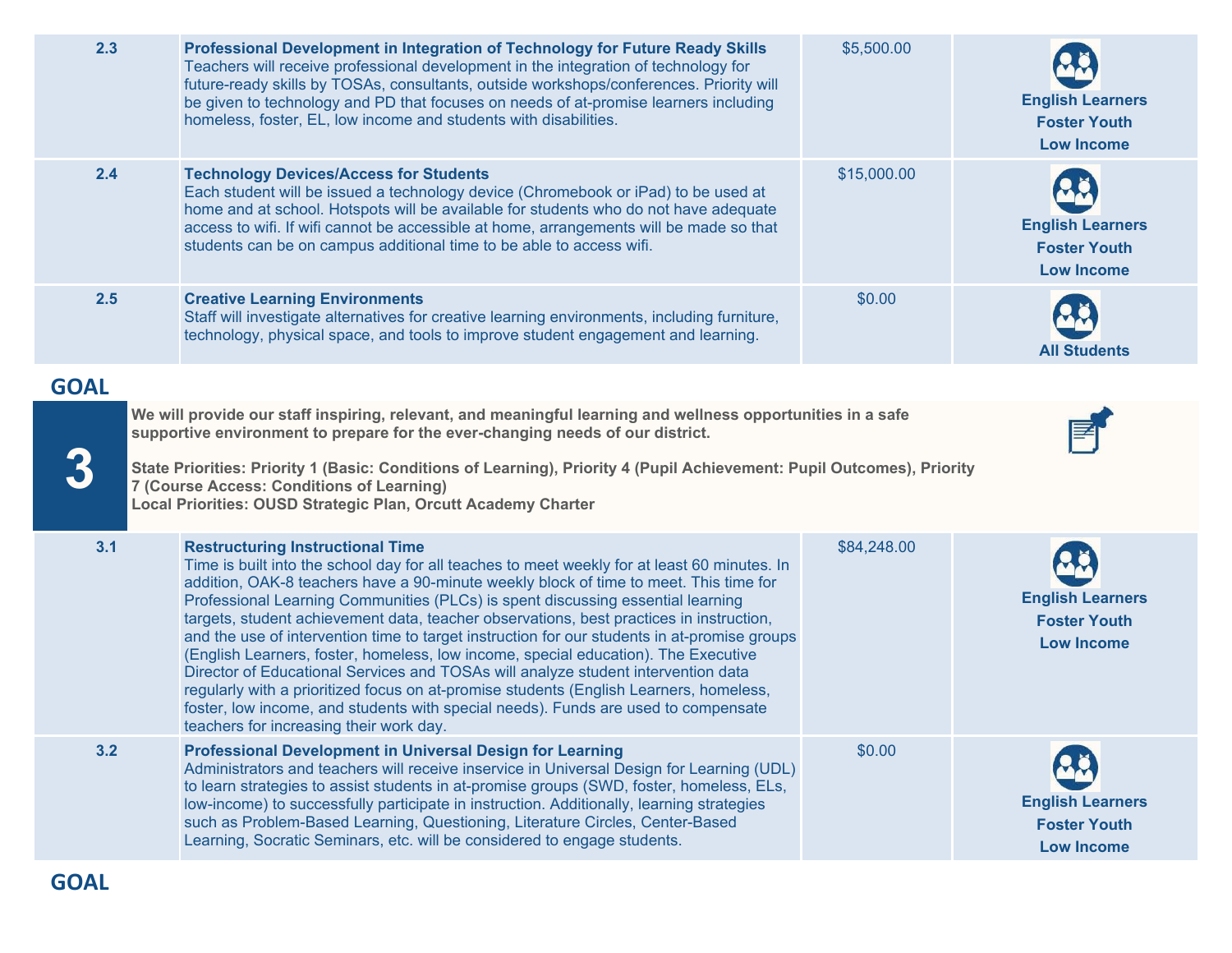**We will provide inspiring, creative, healthy and safe environments that nurture imagination and compassion, fostering engaged, supported, and challenged students.**



**State Priorities: Priority 3 (Parental Involvement: Engagement), Priority 5 (Pupil Engagement: Engagement), Priority 6 (School Climate: Engagement), Priority 8 (Other Pupil Outcomes: Pupil Outcomes) Local Priorities: OUSD Strategic Plan, Orcutt Academy Charter**

**4**

| 4.1 | <b>Counseling Services</b><br>Continue counseling services at OAHS with guidance counselors hired by the district to<br>provide support with academic planning, postsecondary planning, and social/emotional<br>needs. Continue access by OAK-8 and OAIS to a counselor who can assist with<br>social/emotional needs and future planning. Priority for all counseling services to target<br>the needs of English Learners, foster/homeless youth, and low-income students.                                                                                                                                                                                                                                                                                     | \$251,497.00 | <b>English Learners</b><br><b>Foster Youth</b><br><b>Low Income</b> |
|-----|-----------------------------------------------------------------------------------------------------------------------------------------------------------------------------------------------------------------------------------------------------------------------------------------------------------------------------------------------------------------------------------------------------------------------------------------------------------------------------------------------------------------------------------------------------------------------------------------------------------------------------------------------------------------------------------------------------------------------------------------------------------------|--------------|---------------------------------------------------------------------|
| 4.2 | <b>Focus on Attendance Data</b><br>With the direction and support of the district Educational Services Department, schools<br>will collect and analyze attendance data monthly with a priority focus on at-promise<br>student groups (low income, foster, homeless, English Learners, and students with<br>special needs). School leadership teams will analyze this data at least monthly to<br>evaluate/ and modify (as needed) attendance incentive opportunities for individual<br>students (again, with a priority focus on at-promise student groups: foster, homeless,<br>English Learners, low-income, and students with special needs).                                                                                                                | \$0.00       | <b>English Learners</b><br><b>Foster Youth</b><br><b>Low Income</b> |
| 4.3 | <b>Focus on Behavior/Suspension/Expulsion Data</b><br>Under the direction and with the support of the district Educational Services Department,<br>schools will collect and analyze behavior referral, suspension, and expulsion data<br>monthly with a priority focus on at-promise student groups (English Learners, foster,<br>homeless, special education, low income students). School leadership teams will<br>analyze this data at least monthly to evaluate and modify (as needed) MTSS<br>SEL/Suspension flowchart protocols for individual students (again, with a priority focus<br>on at-promise student groups: English Learners, foster, homeless, low income, and<br>students with disabilities).                                                | \$0.00       | <b>English Learners</b><br><b>Foster Youth</b><br><b>Low Income</b> |
| 4.4 | <b>Provide credentialed PE teachers for TK-8 students</b><br>Provide additional time for targeted instruction and Professional Learning Communities,<br>especially for English Learners, foster youth, homeless youth, and low income students<br>through the implementation of bi-weekly physical education instruction with credentialed<br>physical education teachers in grades TK-8 at OAK-8. Class sizes larger than 50<br>students will receive support from a Classified instructional assistant. Materials and<br>equipment will be provided to support equal access to PE standards and programming.<br>The PE program will have a social-emotional focus to target needs of at-promise<br>students (English Learners, foster, homeless, low-income). | \$43,615.00  | <b>English Learners</b><br><b>Foster Youth</b><br><b>Low Income</b> |
| 4.5 | <b>Arts Programming for Students</b><br>Every student in grades K-6 will receive weekly classroom music instruction with a<br>credentialed music teacher. This time will be coordinated with visual arts instruction and<br>physical education to allow teachers to meet in Professional Learning Community groups<br>to focus on student achievement. Professional Development for music teachers will be                                                                                                                                                                                                                                                                                                                                                      | \$18,693.00  | <b>English Learners</b><br><b>Foster Youth</b>                      |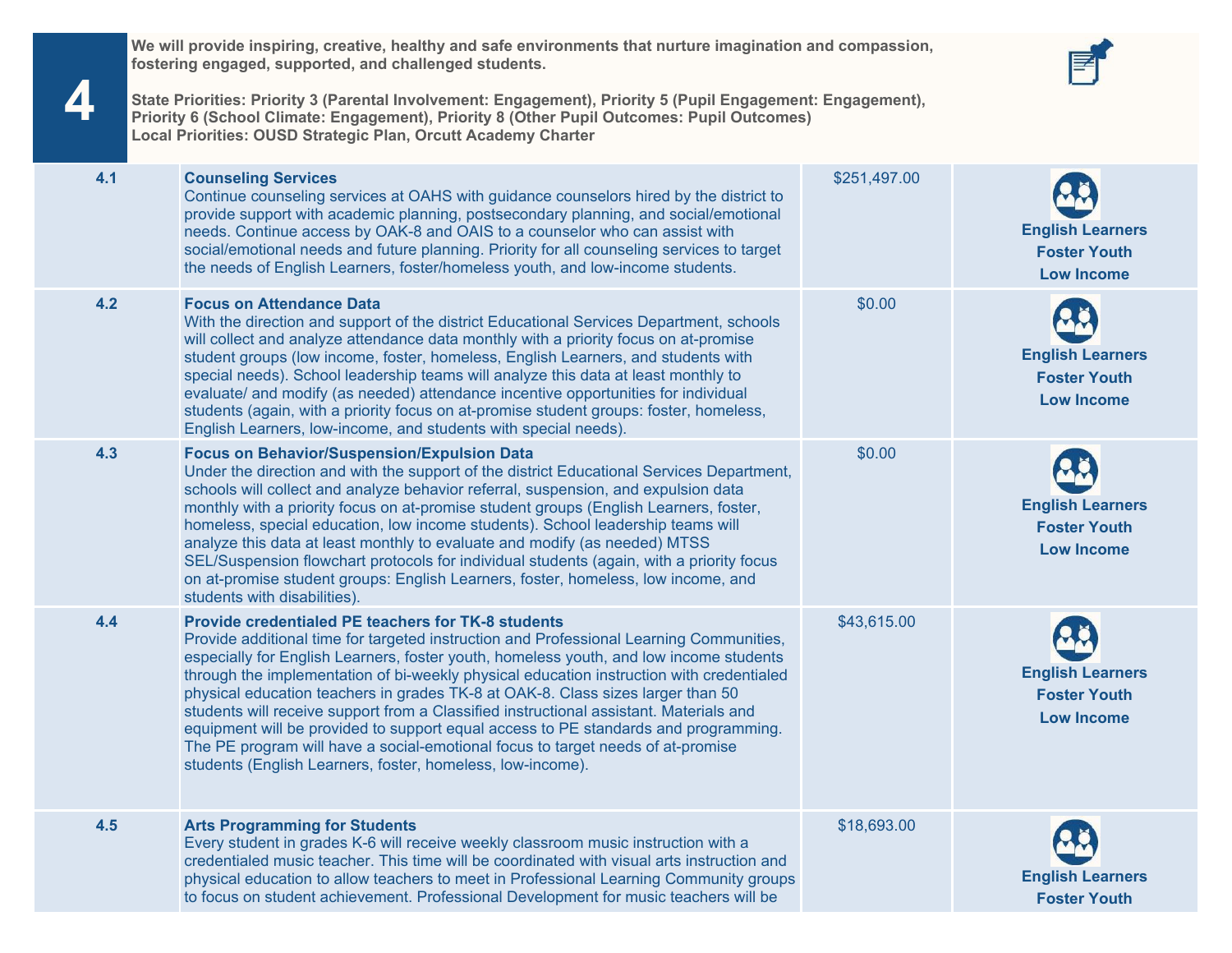|                            | available. The Orcutt Children's Arts Foundation will assist with funding for the art<br>program. Providing PLC time for teachers to discuss student performance will contribute<br>to improving services for at-risk students which include homeless and foster youth,<br>English Learners, and low income students.                                                                                                                                                                                                                                                                                                                                                                                                                                                                                                                                         |             | <b>Low Income</b>                                                   |
|----------------------------|---------------------------------------------------------------------------------------------------------------------------------------------------------------------------------------------------------------------------------------------------------------------------------------------------------------------------------------------------------------------------------------------------------------------------------------------------------------------------------------------------------------------------------------------------------------------------------------------------------------------------------------------------------------------------------------------------------------------------------------------------------------------------------------------------------------------------------------------------------------|-------------|---------------------------------------------------------------------|
| 4.6                        | Enrichment Opportunities (Visual Arts, Makerspace, STEAM, etc.)<br>Implementation of weekly enrichment instruction for students encouraging innovation<br>through creativity, critical thinking, collaboration, and communication in grades TK-6 to<br>provide additional time for professional development, Professional Learning<br>Communities, and teacher collaboration, especially focused on meeting the needs of<br>English Learners, foster youth, homeless youth and low-income students in grades TK-6.<br>Certificated hourly support teachers are contracted and trained to provide instruction to<br>students.                                                                                                                                                                                                                                  | \$28,620.00 | <b>English Learners</b><br><b>Foster Youth</b><br><b>Low Income</b> |
| 4.7                        | <b>Social Emotional Focus</b><br>Under the direction and with the support of the Educational Services Department, Social<br>Emotional Learning (SEL) curriculum will be identified and implemented to all students<br><b>TK-8.</b><br>A committee of administrators, teachers, and counselors will focus on emotional health<br>and wellbeing of students in recommending an SEL curriculum with a focus on students<br>in at-promise groups (foster and homeless youth, students with disabilities, English<br>Learners, and low-income students). A particular curriculum, Social, Emotional, and<br>Ethical (SEE) Learning, has been piloted and has been well received, and the committee<br>simply needs to work out a plan for adoption, training, and implementation.<br>Funds will be spent on staff training, programs, release time, and materials. | \$20,000.00 | <b>English Learners</b><br><b>Foster Youth</b><br><b>Low Income</b> |
| 4.8                        | <b>Parent Square Home/School Communication Platform</b><br>Continue district/teacher/parent access to Parent Square                                                                                                                                                                                                                                                                                                                                                                                                                                                                                                                                                                                                                                                                                                                                           | \$4,000.00  | <b>All Students</b>                                                 |
| 4.9                        | <b>Social Worker</b><br>(Action discontinued for 2022-2023)<br>A social worker will be added to the OUSD staff to target and meet the needs of students<br>in at-risk groups (special education, homeless, foster, low-income, and English<br>Learners).<br>(An additional elementary counselor funded instead of a social worker. The position was<br>not paid for out of LCAP funds. See note later in this section.)                                                                                                                                                                                                                                                                                                                                                                                                                                       | \$0.00      | <b>English Learners</b><br><b>Foster Youth</b><br><b>Low Income</b> |
| <b>Educational Partner</b> | <b>Major Changes for 2022-23</b><br>We Want to Increase                                                                                                                                                                                                                                                                                                                                                                                                                                                                                                                                                                                                                                                                                                                                                                                                       |             | <b>We Want to Decrease</b>                                          |